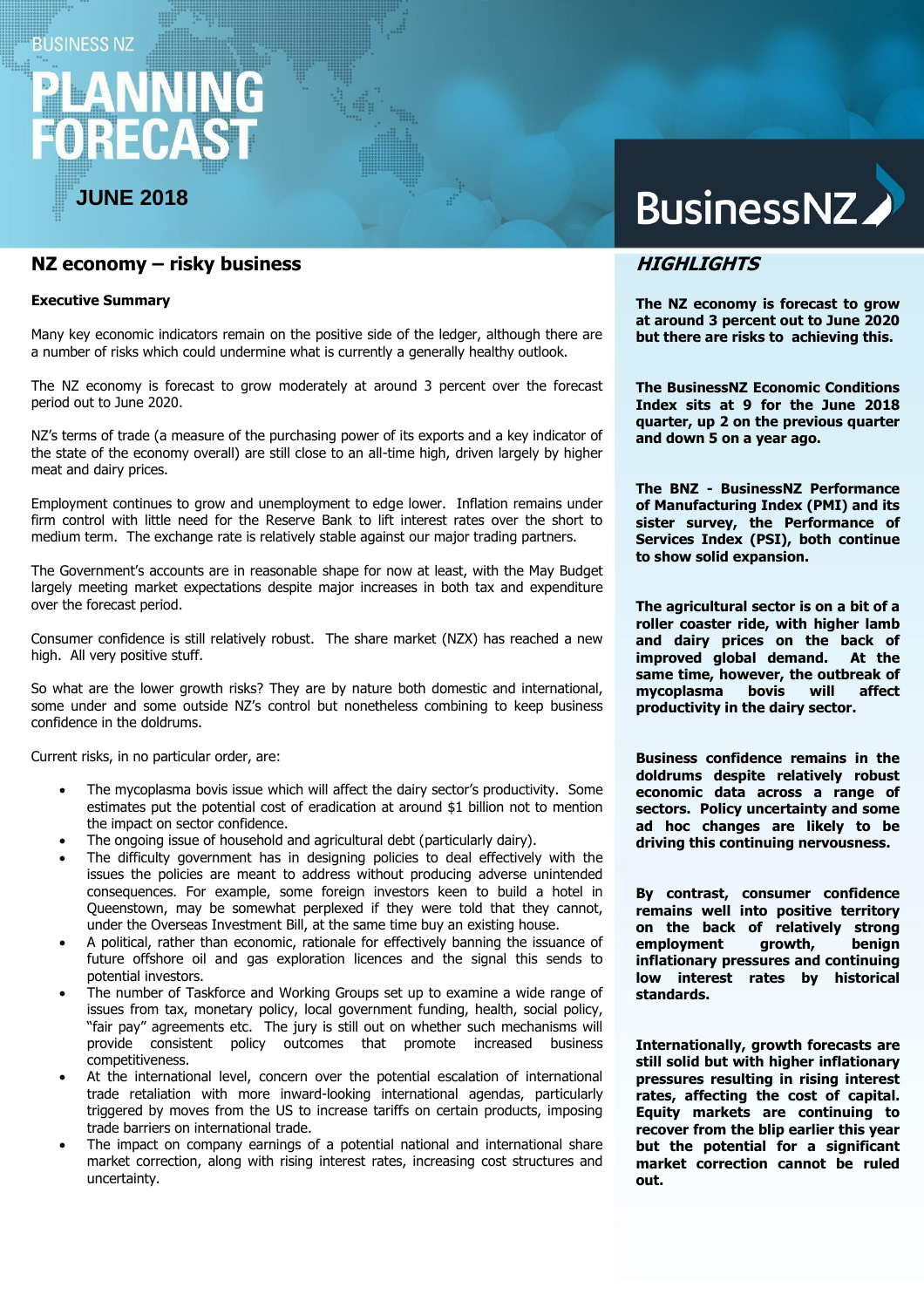# **PART 1: THE NZ ECONOMY – WHERE ARE WE NOW?**

#### **BusinessNZ Economic Conditions Index (ECI)**

The overall BusinessNZ Economic Conditions Index (a measure of NZ's major economic indicators) sits at 9 for the June 2018 quarter, up 2 on the previous quarter and down 5 on a year ago.<sup>1</sup>



# **Overall Economic Conditions Index (ECI)**

Source: BusinessNZ

Data in the ECI is broken into four key sub-groups:

- Economic growth/performance indicators
- Monetary policy/pricing indicators
- Business/consumer confidence indicators
- Labour market indicators

Of the ECI sub-groups:

**Economic growth/performance indicators sit at 1 for the June 2018 quarter**, the same as for the previous quarter but down 6 on a year ago. New Zealand's terms of trade remain close to record levels on the back of improving world commodity prices, including dairy, beef, lamb and horticultural products.

**Monetary policy/pricing indicators sit at 4 for the June 2018 quarter**, up 4 on the previous quarter and up 1 on a year ago. Domestic inflation remains under firm control, although internationally, inflationary pressures are rising slowly, the consequence of improved commodity prices, including oil.

**Business/consumer confidence indicators sit at 4 for the June 2018 quarter**, down 1 on the previous quarter and up 2 on a year ago. While consumer confidence is still relatively robust, business confidence remains in the doldrums.

**Labour market indicators sit at 0 for the June 2018 quarter**, down 1 on the previous quarter and down 2 on a year ago. Employment continues to edge up and unemployment drifts lower but labour market activity appears to have peaked with, of late, a decline in net migration and slowing job ads.

 $1$  The ECI tracks over 30 indicators on a quarterly basis. The overall index value for any particular quarter represents the net balance of the indicators (generally the number increasing minus the number decreasing) thus providing an overall measure of performance. In general, increases in an indicator are seen as positive (e.g. growth in GDP or employment) and declines as negative. However, this is not always the case; for example, declines in unemployment are seen as positive and increases as negative. The results for the June quarter 2018 are estimates based on available information to date.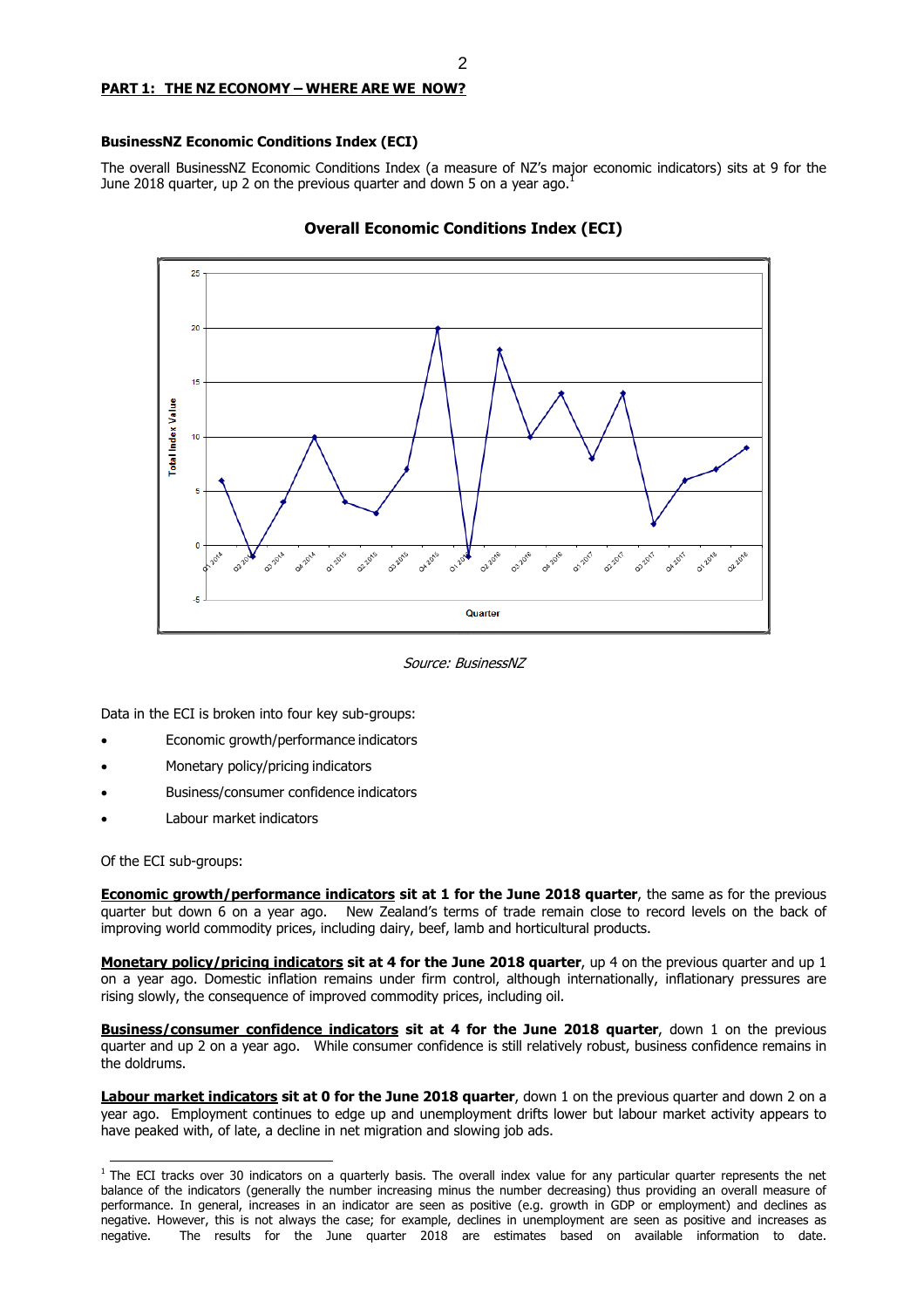#### **PART 2: THE NZ ECONOMY – WHERE ARE WE HEADING**

#### **1.1 Economic growth (GDP) – slight easing?**

Many key economic indicators remain on the positive side of the ledger, although a number of risks could undermine a generally healthy outlook.

The NZ economy is forecast to grow moderately at close to 3 percent over the forecast period out to June 2020, as can be seen below.

The latest NZIER Consensus Forecasts expects a slight downward revision in the growth outlook for the next few years, explained by a weaker prospect for exports and investment.

Notwithstanding the above, NZ's terms of trade (a measure of the purchasing power of its exports and a key indicator of the state of the economy overall) are still close to an all-time high, driven largely by higher meat and dairy prices.

Employment continues to grow and unemployment to edge lower. Inflation remains under firm control with little need for the Reserve Bank to lift interest rates over the short to medium term. The exchange rate is relatively stable against our major trading partners.

The government's accounts are in reasonable shape for now at least, with the May Budget largely meeting market expectations, despite major increases in both tax and expenditure over the forecast period. Looser fiscal policy may well assist with short-term growth although the trade-offs need to be clearly understood.

The share market (NZX) has reached a new high. All very positive stuff.

While some key drivers of growth are starting to ease off (e.g. net migration inflows are decreasing but remain at historically high levels and construction activity has eased back somewhat), other sectors, including the manufacturing and services sectors, continue to show solid growth.

Both the BNZ-BusinessNZ Performance of Manufacturing (PMI) and its sister survey the BNZ-BusinessNZ Performance of Services Index (PSI) still show solid levels of expansion.

The agricultural sector faces mixed fortunes. Dairy prices have generally remained solid and Fonterra recently opened its forecast Farmgate Milk Price for the 2018/19 season at \$7 per kgMS. On the other hand, the outbreak of the mycoplasma bovis is going to affect dairy sector productivity. Some estimates suggest the potential cost of eradication could be around \$1 billion, not to mention the impact on sector confidence. Agricultural debt (particularly dairy) is also an ongoing issue.

Meat prices have improved and the relatively strong demand for both beef and lamb is having a positive effect on world commodity prices. The ANZ commodity price index is showing increased returns to NZ producers when the price achieved is converted back into NZ dollars.

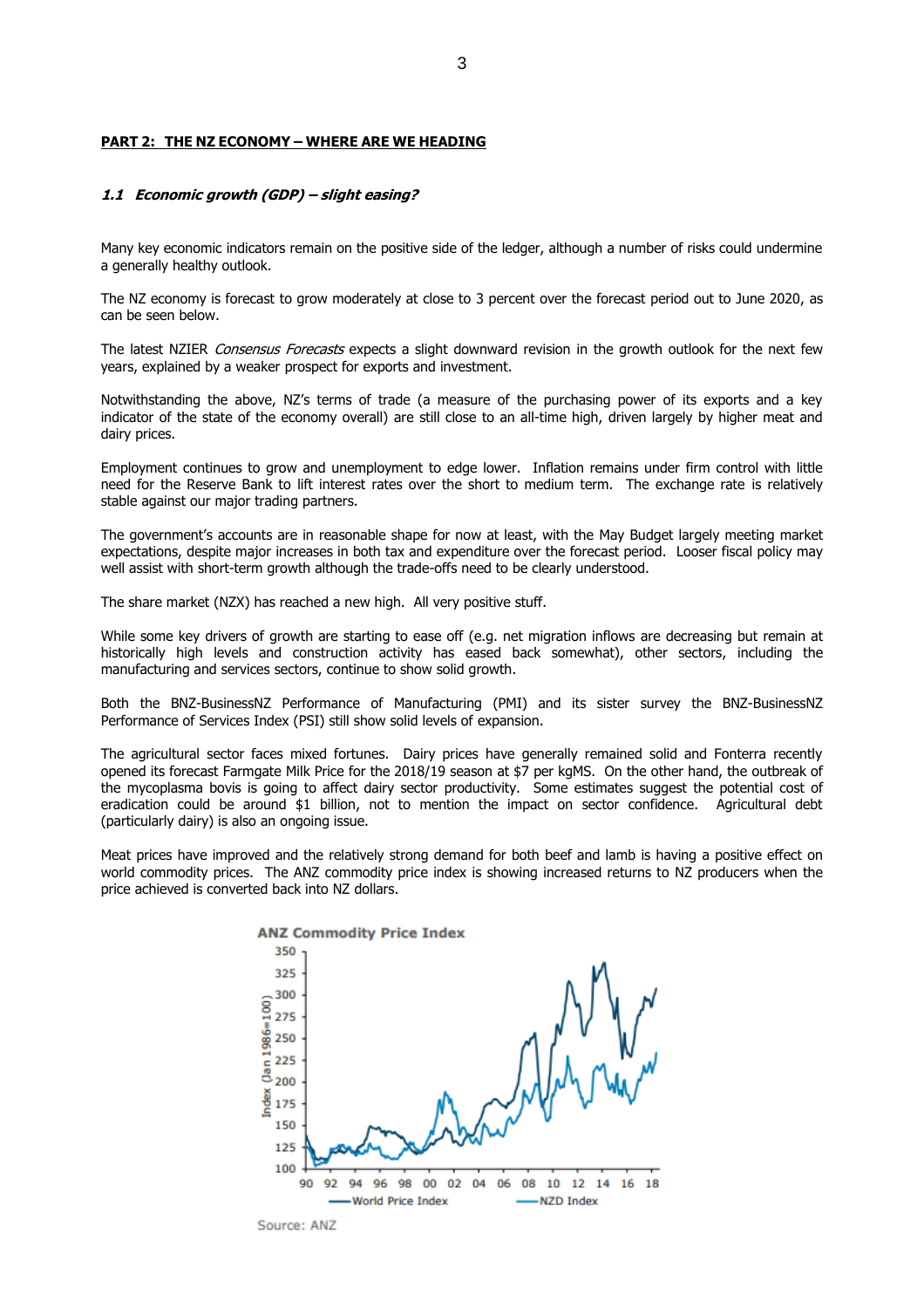The ANZ World Commodity Price Index lifted 1.5 percent (month on month) in May, the fifth consecutive rise this year. Converted into NZ\$, the NZD index increased by 5.0 percent (month on month) in May, lifting annual returns to 6.8 percent.

So what are the risks of lower growth? They are by nature both domestic and international, some under and some outside NZ's control but nonetheless combining to keep business confidence in the doldrums.

There are a number of risks, in no particular order:

- For the agricultural community, the (downside) risks are more likely to be related to domestic, rather than international, policy settings. For example, the sector will keenly assess any proposals coming out of the Tax Working Group for their environmental impact, such as wealth and/or environmental taxes.
- Freshwater reform is still an ongoing issue with the potential allocation of nitrogen something which of late has been testing the minds of government and members of the Land and Water Forum (LWF). With uncertainty in the way forward, there may well be some dampening of land conversions and investment in dairy, quite apart from the difficulty of knowing whether, over time, mycoplasma bovis can be eliminated from NZ.
- Household and agricultural debt (particularly dairy) is an ongoing problem.
- The difficulty government has in designing policies to deal effectively with the issues the policies are meant to address without producing adverse unintended consequences. For example, some foreign investors keen to build a hotel in Queenstown, may be somewhat perplexed if they were told that they cannot, under the Overseas Investment Bill, at the same time buy an existing house.
- The political rather than economic rationale for effectively banning the issuance of future offshore oil and gas exploration licences and the signal this sends to potential investors.
- The number of Taskforces and Working Groups set up to examine a wide range of issues from tax, monetary policy, local government funding, health, social policy, to "fair pay" agreements etc. The jury is out on whether such mechanisms will provide consistent policy outcomes promoting increased business competitiveness.
- At the international level, concern over the potential escalation of international trade barriers and retaliation with more inward-looking international agendas triggered particularly by US moves to increase tariffs on certain products.
- The potential for a national and international share market correction increasing cost structures and uncertainty (along with rising interest rates) to impact on company earnings.

A key issue increasingly facing NZ is that of managing risk, both natural risk such as earthquakes/floods and geopolitical risk (e.g. moves internationally towards greater nationalism and protectionist barriers at the expense of relatively free trade). The associated trade-offs and costs and benefits need to be better understood.

Significant and damaging earthquakes over the last few years show once again that NZ is not immune to risk beyond our ability to control. This raises an important question about the country's overall resilience to adverse events.

At one level, there has to be an optimal amount of risk management. Nothing is foolproof and the cost of trying to eliminate risk or achieve very low risk is likely to be prohibitive. The question for many households, businesses and indeed government over the coming months and even years is whether our risk management strategies are appropriate for both the known and, perhaps more difficult, unknown risks facing society, whether as a result of natural disasters (earthquakes, floods etc.), or human-induced terrorism, food safety risks and so on.

The mycoplasma bovis problem shows the importance of having rigorous processes in place to try and minimize the risk of serious outbreaks, such as outbreaks of disease, which will adversely affect productivity, while at the same time recognising that no process is likely to be foolproof, at least without considerable monetary cost.

Responses to the potential implications of climate change (e.g. impact of rising water levels) for vulnerable housing areas are another case in point. They echo the familiar debate about car crashes and vehicle safety where, like speed limits, the many interventions effectively put a value on life.

Decisions about the future use of Yarrow Stadium in New Plymouth as a venue for the Taranaki rugby team and whether or not to chlorinate drinking water supplies are other real life examples of the same approach.

Another controversial issue is the debate over building/not building more prisons and the risk (cost both in monetary terms and potentially human risk) of either doing so or not proceeding.

While often it is difficult to make precise costings of/returns from particular investments that will reduce risk, in the absence of a risk assessment framework, ad hoc decisions will still likely be made without any regard to the costs and benefits (lives saved/lost and or property protected/consumed) of the different regulatory regimes.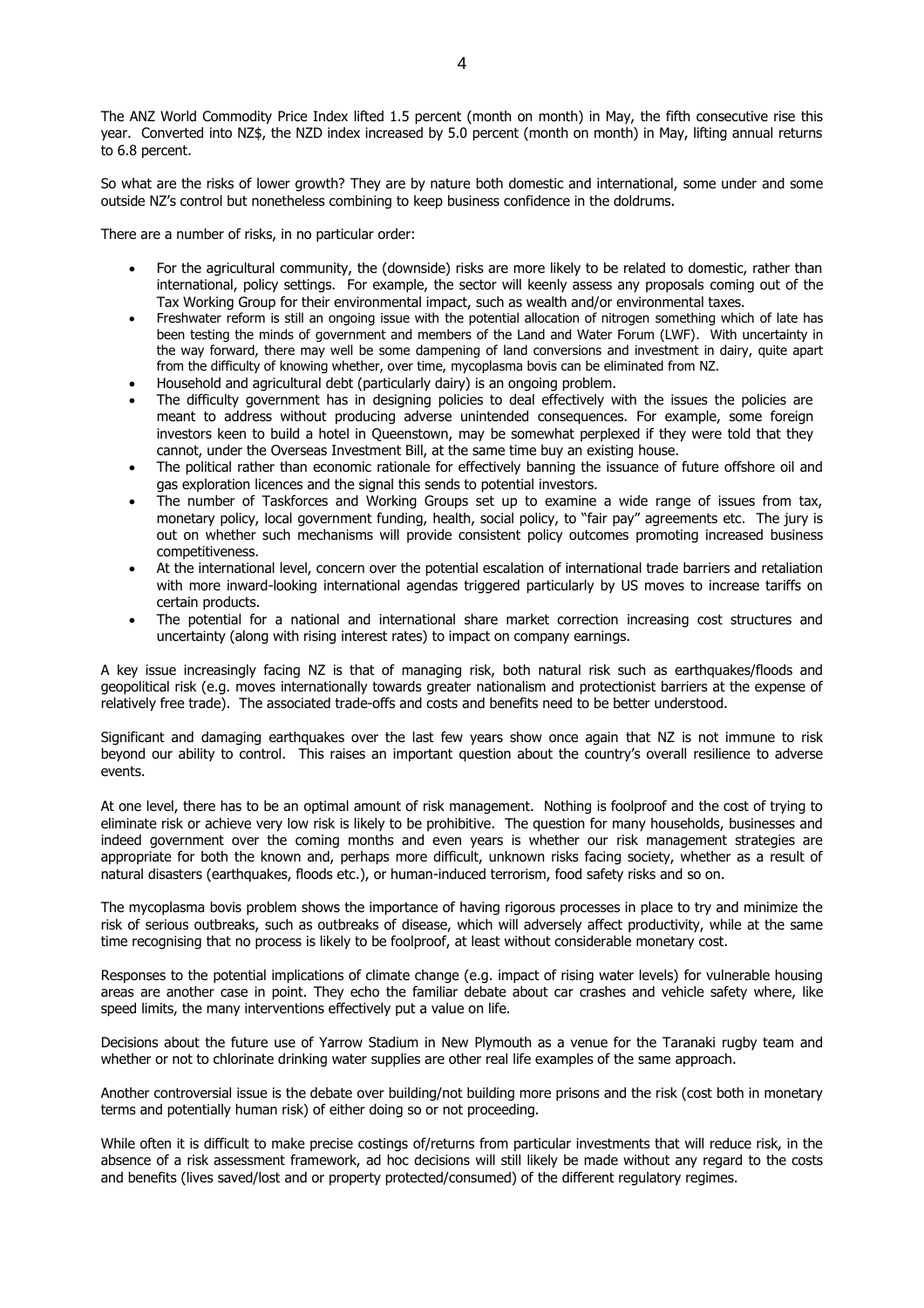A number of local councils have pointed out NZ's vulnerability to natural disasters and asked whether a centralised risk agency might help with better decision-making on matters such as moving or altering infrastructure, development planning and risk management mechanisms such as insurance. Disruption to transport links and key port infrastructure can have a significant impact. Given councils' - and the general public's - propensity to hold out collective hands for government (taxpayer-funded) assistance when things go pear-shaped, the proposal could have some validity.

The question remains whether such things as significant alternative water supplies or roading networks are justified. The list could go on. It is important to understand that taking into account economic and environmental sustainability of resource use, there must be an "optimal" amount of risk minimisation and regulation. Here the question of who pays is particularly pertinent as it will influence decision-making over how much risk is acceptable.

Moreover, it should be noted that regulators generally have strong incentives to minimise their own risk by imposing higher standards than might arguably be justified. Because regulators do not bear the costs associated with their decisions (costs will ultimately fall on consumers), they may well over-regulate rather than be aware of, or adequately consider, the cost/quality trade-offs consumers are willing to make.

As a country NZ has gone through several phases of managing risk from a "number-8, she'll be right" perspective to a situation where any issue adversely affecting an individual or company is seen as government's fault with taxpayers required to bear the risk of remediation.

While regulation may be appropriate in some situations, individuals, households, and businesses need to be reminded that people make choices. How they manage the risks associated with those choices is something they need to be mindful of when buying property (house and/or land) or a business.

If government (via taxpayers) is going to step up to the plate every time someone stubs their foot, then the incentives on individuals and businesses to effectively manage risk is reduced and taxpayers, essentially, carry the tab. Life, at times, can be a risky business.

## **Forecasts: Real GDP percent Growth**

|         | <b>Years Ending</b>                             |     |     |  |  |  |  |
|---------|-------------------------------------------------|-----|-----|--|--|--|--|
|         | <b>Jun 18</b><br><b>Jun 19</b><br><b>Jun 20</b> |     |     |  |  |  |  |
| Highest | 2.7                                             | 3.3 | 3.5 |  |  |  |  |
| Average | 2.6                                             | 3.1 | 3.0 |  |  |  |  |
| Lowest  | 2.6                                             | 2.9 | 2.3 |  |  |  |  |

#### Source: ASB, BNZ and Westpac

#### **1.2 Monetary conditions – no major change**

Although the Reserve Bank Act Review is continuing in the background (including announcements by the Finance Minister of the terms of reference for the Review's phase two), there is little in the way of major change to report in respect to New Zealand's monetary policy settings.

The Minister has virtually ruled out breaking up the Reserve Bank's monetary policy and banking regulation functions but has opened up the prospect of introducing a deposit insurance scheme.

We understand NZ is one of the few OECD countries without any kind of deposit insurance. In effect, if a bank fails depositors have no protection and it is likely the Reserve Bank would have to give other savers "haircuts" in order to recapitalise the failing bank. Ultimately, government (taxpayers) would effectively be subsidising savers.

At the international level, an improvement in the global economy has seen a number of countries raise interest rates, albeit from a very low base. Rising interest rates have resulted in a sell-off in equities markets, particularly in the US but even so, key US equity indexes have recovered some of the ground lost in February this year. However, the potential for trade wars in light of President Trump's decision to impose tariffs on steel and aluminum is having some downward effect on equities.

The US Federal Reserve has recently increased its official interest rate to 2.0 percent, taking it above the Reserve Bank's OCR. The Federal Reserve has signalled two more rate hikes this year and three next, suggesting US rates could potentially rise to over 3.0 percent.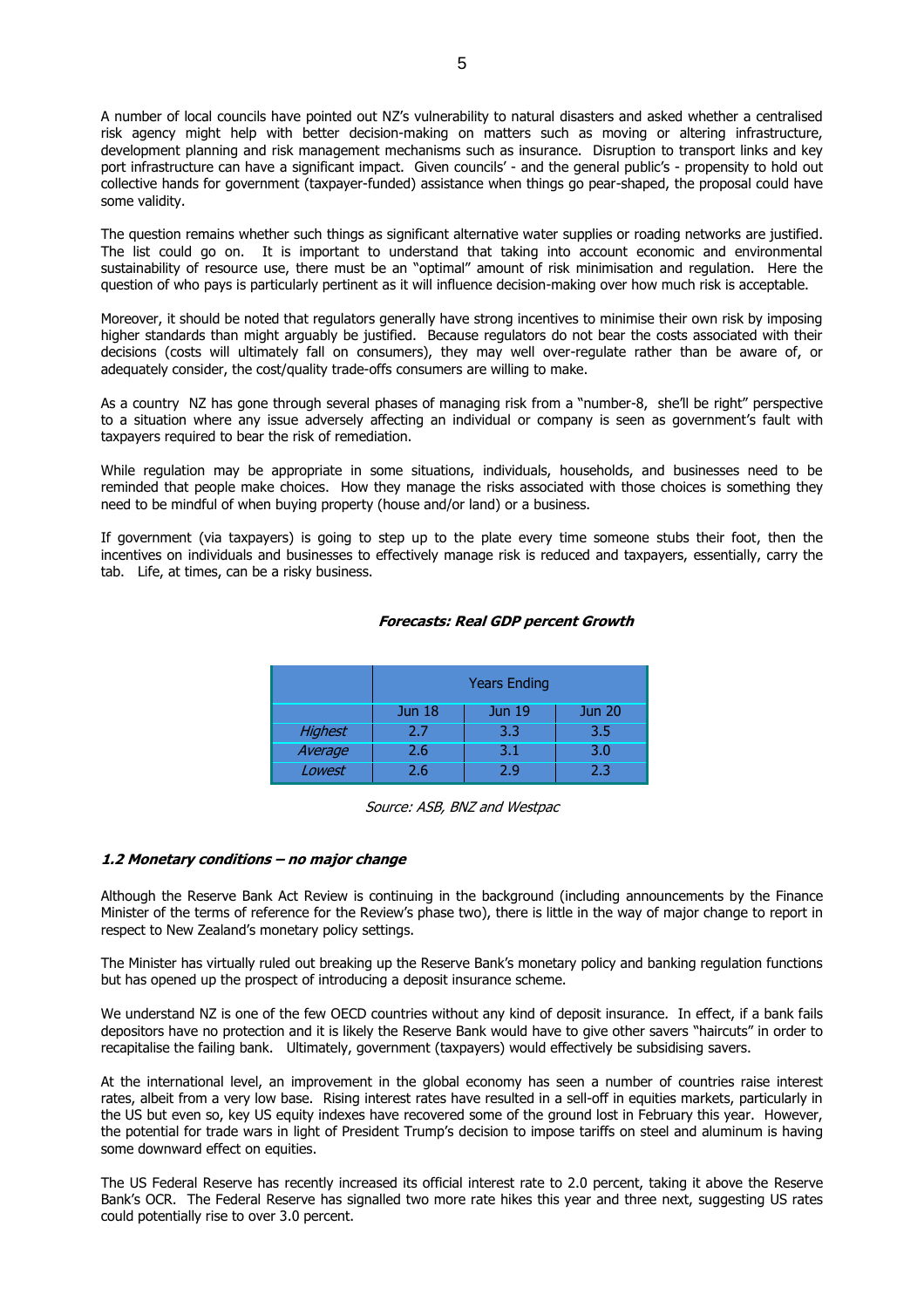| Name of interest rate               | country/region        | current rate | direction | previous rate | change     |
|-------------------------------------|-----------------------|--------------|-----------|---------------|------------|
| American interest rate FED          | <b>United States</b>  | 2.000 %      | €         | 1.750 %       | 06-13-2018 |
| Australian interest rate RBA        | Australia             | 1.500 %      | ⊕         | 1.750 %       | 08-02-2016 |
| Banco Central interest rate         | Chile                 | 2.500 %      | 寻         | 2.750 %       | 05-18-2017 |
| Bank of Korea interest rate         | South Korea           | 1.500 %      | 슢         | 1.250 %       | 11-30-2017 |
| Brazilian interest rate BACEN       | <b>Brazil</b>         | 6.500 %      | J.        | 6.750 %       | 03-22-2018 |
| British interest rate BoE           | <b>Great Britain</b>  | 0.500%       | 슢         | 0.250%        | 11-02-2017 |
| Canadian interest rate BOC          | Canada                | 1.250 %      | 슿         | 1.000 %       | 01-17-2018 |
| Chinese interest rate PBC           | China                 | 4.350 %      | ⊕         | 4.600 %       | 10-23-2015 |
| Czech interest rate CNB             | <b>Czech Republic</b> | 0.750 %      | 슿         | 0.500%        | 02-01-2018 |
| Danish interest rate Nationalbanken | <b>Denmark</b>        | 0.050%       | ⊕         | 0.200%        | 01-19-2015 |
| European interest rate ECB          | Europe                | 0.000%       | J,        | 0.050 %       | 03-10-2016 |
| Hungarian interest rate             | Hungary               | 0.900 %      | ⊕         | 1.050 %       | 05-24-2016 |
| Indian interest rate RBI            | India                 | 6.250 %      | 슬         | 6.000 %       | 06-06-2018 |
| Indonesian interest rate BI         | Indonesia             | 6.500 %      | ⊕         | 6.750 %       | 06-16-2016 |
| Israeli interest rate BOI           | Israel                | 0.100%       | ⊕         | 0.250%        | 02-23-2015 |
| Japanese interest rate BoJ          | Japan                 | $-0.100%$    | ⊕         | 0.000%        | 02-01-2016 |
| Mexican interest rate Banxico       | Mexico                | 7.500 %      | 습         | 7.250%        | 02-08-2018 |
| New Zealand interest rate           | New Zealand           | 1.750 %      | 寻         | 2.000 %       | 11-10-2016 |
| Norwegian interest rate             | Norway                | 0.500%       | ⊕         | 0.750 %       | 03-17-2016 |
| Polish interest rate                | Poland                | 1.500 %      | 寻         | 2.000 %       | 03-04-2015 |
| Russian interest rate CBR           | Russia                | 7.250 %      | J,        | 7.500 %       | 03-23-2018 |
| Saudi Ariabian interest rate        | Saudi Arabia          | 2.250 %      | ⊕         | 2.500 %       | 03-15-2018 |
| South African interest rate SARB    | South Africa          | 6.500 %      | ⊕         | 6.750 %       | 03-28-2018 |
| Swedish interest rate Riksbank      | Sweden                | $-0.500%$    | ⊕         | $-0.350%$     | 02-11-2016 |
| Swiss interest rate SNB             | Switzerland           | $-0.750%$    | J,        | $-0.500%$     | 01-15-2015 |
| Turkish interest rate CBRT          | Turkey                | 17.750 %     | 슿         | 16.500 %      | 06-07-2018 |

|  |  |  | Summary of current interest rates of a large number of central banks |
|--|--|--|----------------------------------------------------------------------|
|--|--|--|----------------------------------------------------------------------|

#### **Interest rates – hold fire for now**

The 90-day bill rate is forecast to edge up slightly by June 2020 (see forecasts below).

At its last review, the Reserve Bank, as widely predicted given some current uncertainty both nationally and internationally, kept the OCR at 1.75 percent. There is little pressure at this stage to lift the rate, certainly the majority – but not unanimous – view of the Institute of Economic Research's (NZIER's) Shadow Policy Board at its most recent review.

#### **Forecasts: Interest Rates (90 day bills)**

|                | Years ending                             |     |     |  |  |  |  |
|----------------|------------------------------------------|-----|-----|--|--|--|--|
|                | <b>Jun 20</b><br>Jun 19<br><b>Jun 18</b> |     |     |  |  |  |  |
| <b>Highest</b> | 2.0                                      | 2.3 | 3.2 |  |  |  |  |
| Average        | 2.0                                      | 2.2 | 2.7 |  |  |  |  |
| Lowest         | 2.0                                      |     |     |  |  |  |  |

Source: ASB, BNZ and Westpac

#### **The NZ dollar – in the zone**

While there is a wide range of forecasts on the future direction of the \$NZ, on average it is forecast to remain relatively stable over the period to June 2020.

The above perhaps suggests markets, particularly financial markets, place more weight on NZ's robust economic position – and its sound institutions – than on who the government is, or on marginal policy changes. The Reserve Bank Act (phase two) Review is unlikely to recommend changes radical enough to upset markets.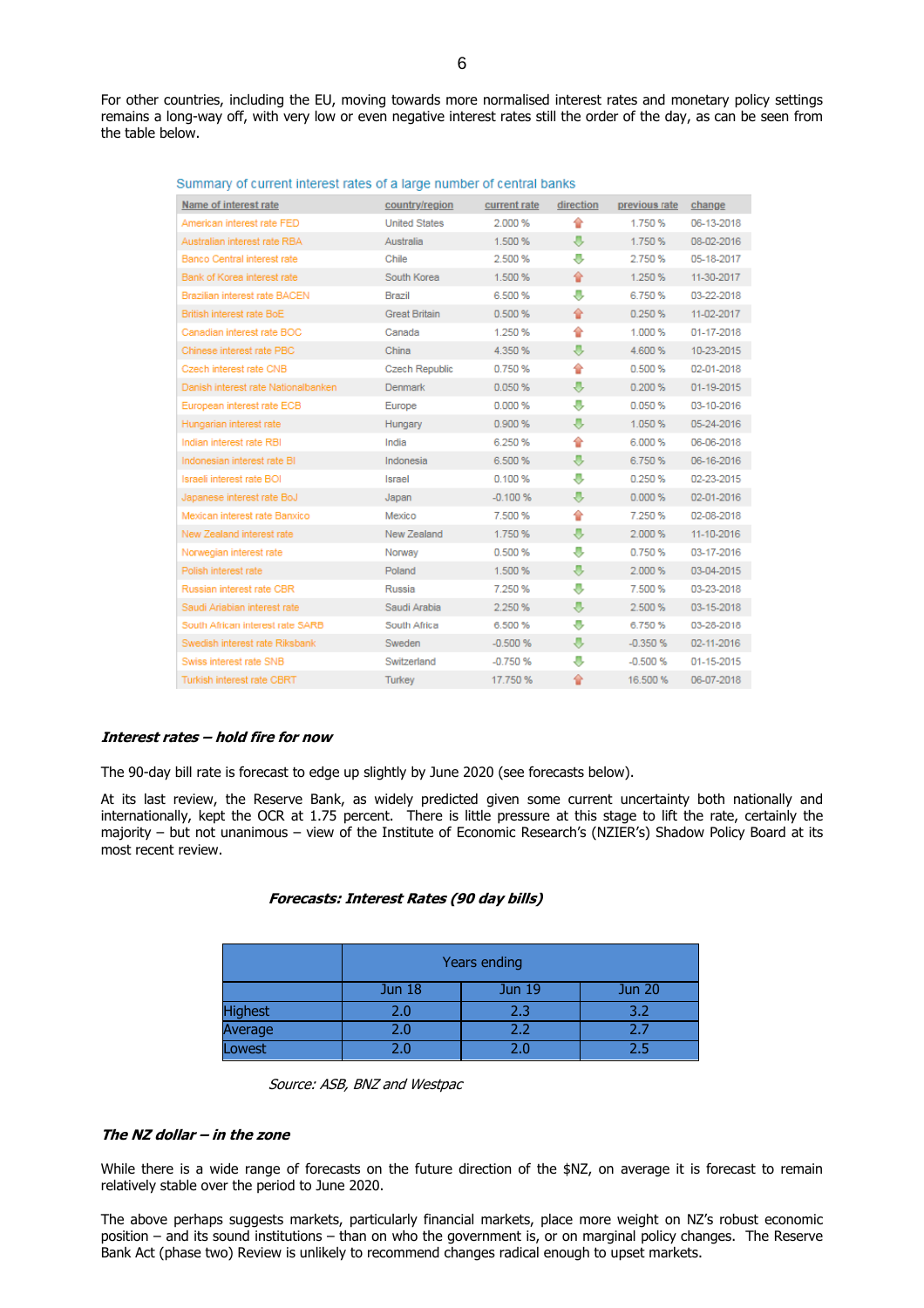To date the dollar has stayed higher than forecast, particularly as interest rate differentials (notably against the US), which in normal circumstances would have seen it ease, have more or less disappeared. Increased international commodity prices may also be holding up the dollar given a relatively strong historic relationship between its value and commodity (particularly agricultural) prices. Throw into the mix US policy uncertainty affecting the US dollar's popularity and reliably predicting the NZ dollar's future direction is really hard. Continuation of the status quo might not be too far off the mark.

#### **Forecasts: Exchange Rates**

| AUD (cents)    |                   |               | USD (cents)   |                |               |               |               |
|----------------|-------------------|---------------|---------------|----------------|---------------|---------------|---------------|
|                | Jun <sub>18</sub> | <b>Jun 19</b> | <b>Jun 20</b> |                | <b>Jun 18</b> | <b>Jun 19</b> | <b>Jun 20</b> |
| <b>Highest</b> | 0.95              | 0.94          | 0.93          | <b>Highest</b> | 0.72          | 0.72          | 0.73          |
| Average        | 0.93              | 0.91          | 0.91          | Average        | 0.70          | 0.69          | 0.70          |
| Lowest         | 0.92              | 0.90          | 0.90          | Lowest         | 0.69          | 0.65          | 0.67          |

| TWI                                                 |      |      |      |  |  |  |  |  |
|-----------------------------------------------------|------|------|------|--|--|--|--|--|
| <b>Jun 19</b><br>Jun <sub>18</sub><br><b>Jun 20</b> |      |      |      |  |  |  |  |  |
| <b>Highest</b>                                      | 74.5 | 73.2 | 71.9 |  |  |  |  |  |
| Average                                             | 73.8 | 71.8 | 70.9 |  |  |  |  |  |
| Lowest                                              | 73.3 | 70.0 | 70.3 |  |  |  |  |  |

#### Source: ASB, BNZ and Westpac

#### **Inflation – benign to date**

Forecasts below show inflation likely to remain well within the Reserve Bank's target band of 1-3 percent to June 2020, although gradual rises cannot be ruled out. There are potential pressures from both tradable and non-tradable inflation.

On the tradable side, a continued improvement in the world economy is putting some, at this stage minor, upward pressure on commodity prices, while monetary policies across a range of countries are finally moving back toward more long-term normalised positions. In short, inflationary pressures, while still low internationally, have the potential to escalate over time, particularly as oil prices continue to ramp up in light both of global demand and oil producing nations' artificial restrictions on supply.

Notwithstanding the above, over recent years global competition and innovation have cranked up the development of better products and services at lower cost. Consequently, the old argument that as demand ratchets up prices will rise does not necessarily hold now as it did in the past. Prices over a wide range of products and services are dropping, both in real and nominal terms, a significant shift away from the traditional assumption that generalised inflation is here to stay. Moreover, consumers have much more choice in where they can source their products, including the fact that on-line shopping is now a very fast and efficient method of obtaining goods and services, literally from "paddock to plate", in a very timely manner.

On the domestic front, inflationary pressures are almost in conflict. Reducing net migration from recent highs, stabilisation (generally) of house prices and a highly competitive retail sector are keeping a lid on general price increases. On the other hand, the new Government's generally expansionary fiscal policy, together with its large building programme, could put upward pressure on prices. Other new policy proposals, such as raising the minimum wage to \$20 per hour by 2021, are also likely to put upward pressure on wage costs.

#### **Forecasts: Percent Change in Inflation (CPI)**

|                | <b>Years Ending</b> |               |               |  |  |  |
|----------------|---------------------|---------------|---------------|--|--|--|
|                | <b>Jun 18</b>       | <b>Jun 19</b> | <b>Jun 20</b> |  |  |  |
| <b>Highest</b> | 1.7                 | 2.3           | 1.9           |  |  |  |
| Average        | $1.6\,$             | 1.9           | $1.8\,$       |  |  |  |
| Lowest         |                     | L.6           |               |  |  |  |

Source: ASB, BNZ and Westpac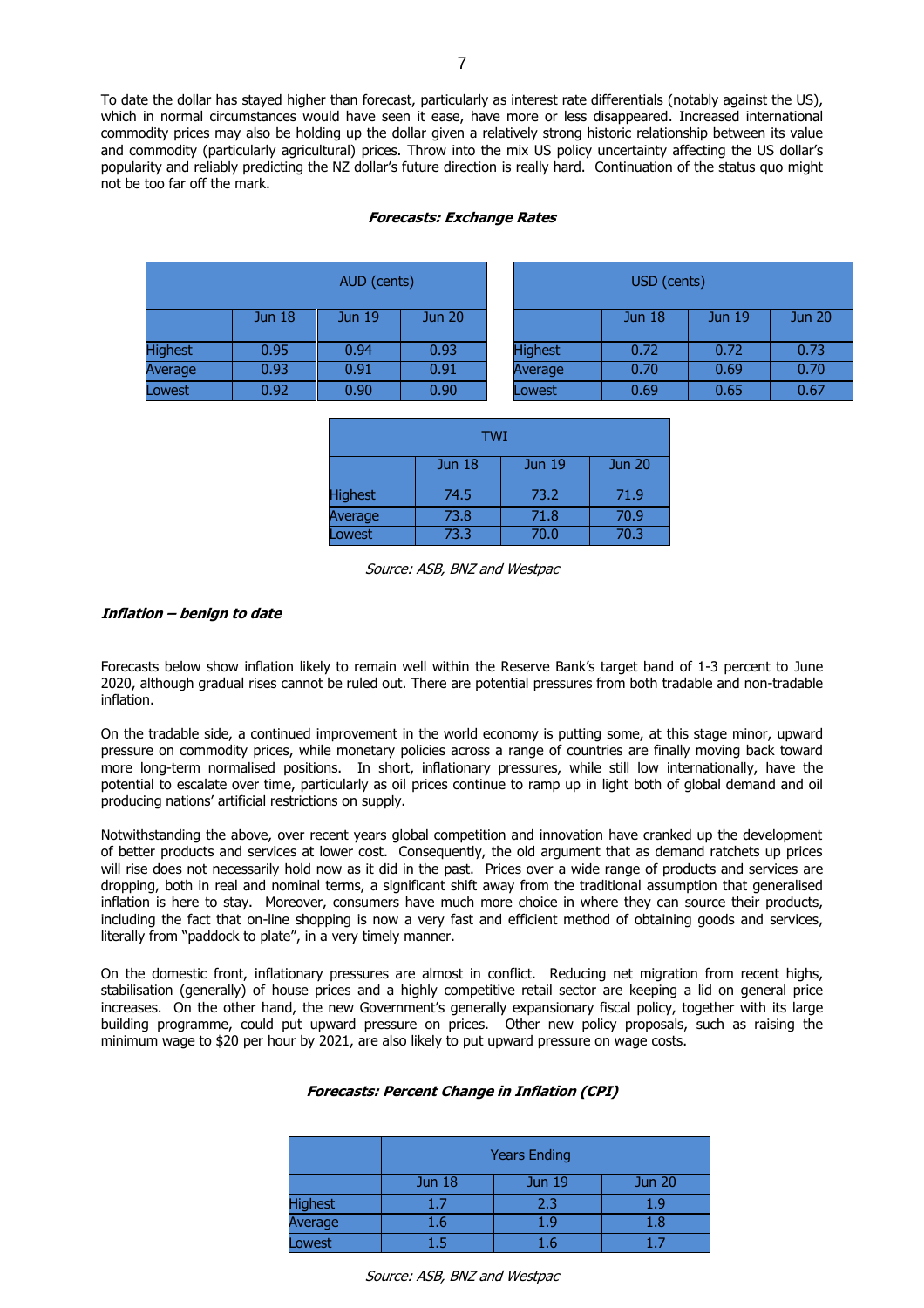#### **1.3 Business activity and consumer confidence**

#### **Business activity and business confidence – a game of two halves**

While business activity indicators are relatively robust, business confidence remains in the doldrums with little uplift since the post-election drop-off last year. Key quantitative indicators, such as the latest BNZ-Business NZ Performance of Manufacturing (PMI) and its sister survey, the Performance of Services (PSI), continue to show healthy levels of expansion. On the other hand, business confidence is only slowly recovering from a sharp fall in the December quarter.

Perhaps more importantly, businesses' view of their own activity levels, while improving, is still low by historical standards. Some commentators have rightly said that confidence has often fallen post-election in the past but that businesses continue to be concerned about their own business prospects is worrying given the relatively close connection between firms' own prospects and economic growth over time. The other worrying factor is that this concern is evident over a wide range of surveys on business sector confidence, tending to negate any bias factors associated with any particular survey.

There will likely be a range of reasons for such business community pessimism, not least the uncertainty over policy direction and ad hoc changes mentioned earlier in this report.

According to the ANZ Business Outlook (May 2018), both headline business confidence and firms' view of their own activity eased 4 points in May compared with the previous month. The retail and construction industries remain downbeat about their own expectations.



A net 27 percent of businesses are pessimistic about the year ahead, down 4 points from April. Firms' views of their own activity dipped from +18 to +14, the lowest reading since November 2017.

On a much brighter note, the seasonally-adjusted BNZ-BusinessNZ Performance of Manufacturing Index (PMI) for May 2018 was 54.5 (a PMI reading above 50.0 indicates that manufacturing is generally expanding; below 50.0 that it is declining). This was 4.6 points lower than April, but still the third highest result over the last six months.

While May softened in terms of expansion, the fundamentals behind the main result look solid for now.

Despite the sub index of employment (49.8) dipping slightly into contraction, the remaining sub-indexes stayed in expansion. In addition, the proportion of positive comments in May (55.1%) was the same as March (55.1%), and up on February (51.4%) and January (50.7%). Those who provided positive comments typically noted steady demand and work flow, with some new markets being sought.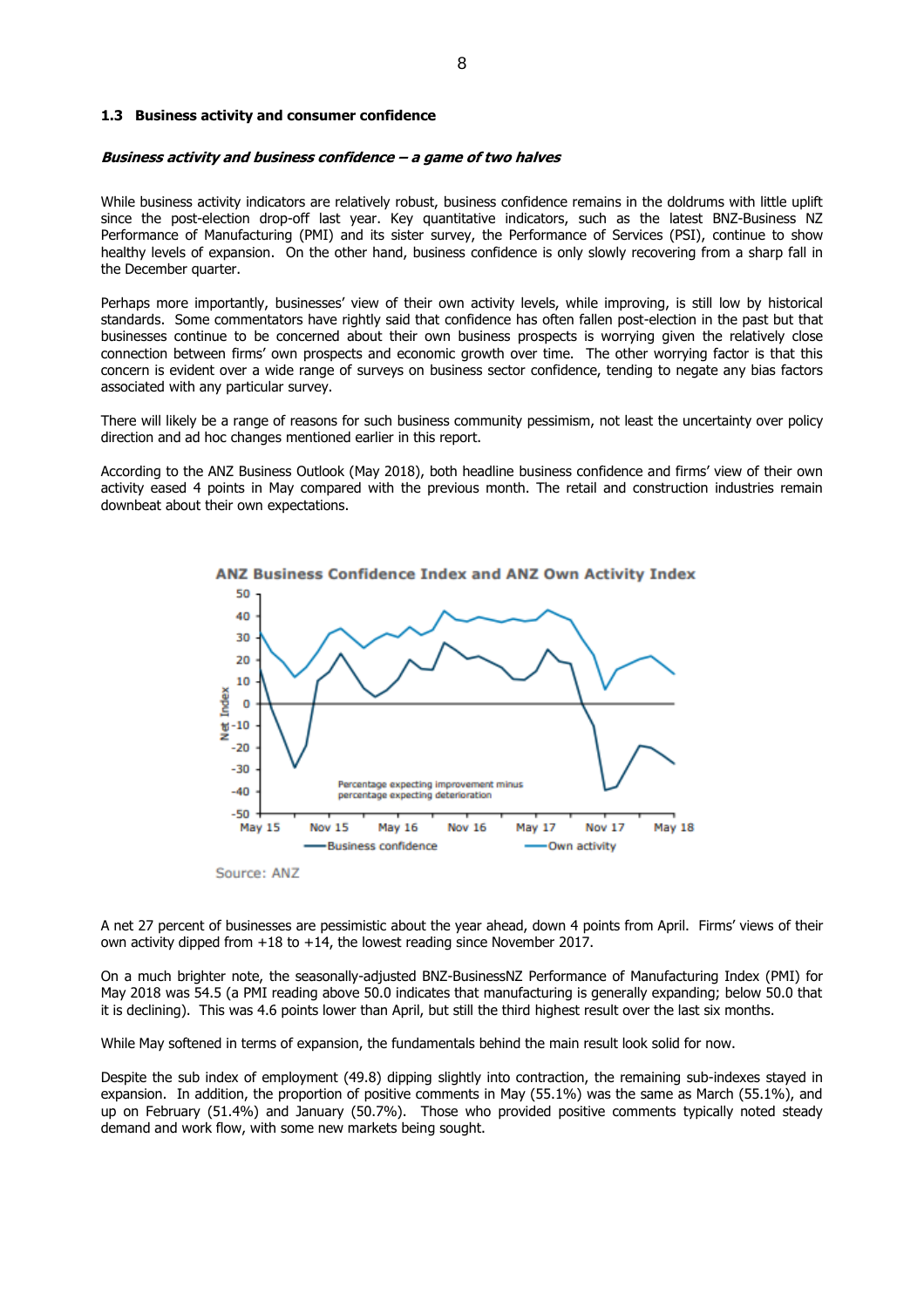| <b>PMI Time Series Table</b> |             |                                      |              |             |             |             |
|------------------------------|-------------|--------------------------------------|--------------|-------------|-------------|-------------|
|                              |             | The results are seasonally adjusted. |              |             |             |             |
| <b>National Indicies</b>     | May<br>2017 | Jan<br>2018                          | Feb.<br>2018 | Mar<br>2018 | Apr<br>2018 | May<br>2018 |
| <b>BNZ - BusinessNZ PMI</b>  | 57.8        | 55.1                                 | 53.4         | 53.1        | 59.1        | 54.5        |
| Production                   | 58.9        | 53.7                                 | 54.0         | 52.4        | 60.4        | 53.7        |
| Employment                   | 55.5        | 52.7                                 | 54.6         | 53.2        | 54.5        | 49.8        |
| <b>New Orders</b>            | 59.6        | 55.5                                 | 54.4         | 54.7        | 60.2        | 56.7        |
| <b>Finished Stocks</b>       | 55.7        | 52.9                                 | 51.4         | 54.3        | 55.2        | 51.8        |
| <b>Deliveries</b>            | 57.5        | 54.9                                 | 53.1         | 54.7        | 60.1        | 58.7        |

The services sector also remains firmly in positive territory.

A lift in new orders/business contributed to New Zealand's services sector experiencing a lift in expansion levels in May, according to the BNZ-BusinessNZ Performance of Services Index (PSI).

The PSI for May was 57.3, 0.9 points higher than April (A PSI reading above 50.0 indicates that the service sector is generally expanding; below 50.0 that it is declining) and the second highest level of expansion for the last 11 months.

| <b>PSI Time Series Table</b> |                                      |             |              |             |             |             |
|------------------------------|--------------------------------------|-------------|--------------|-------------|-------------|-------------|
|                              | The results are seasonally adjusted. |             |              |             |             |             |
| <b>National Indicies</b>     | May<br>2017                          | Jan<br>2018 | Feb.<br>2018 | Mar<br>2018 | Apr<br>2018 | May<br>2018 |
| <b>BNZ</b> - BusinessNZ PSI  | 58.1                                 | 55.9        | 55.1         | 58.6        | 56.4        | 57.3        |
| <b>Activity/Sales</b>        | 62.4                                 | 59.4        | 53.7         | 647         | 56.6        | 58.1        |
| Employment                   | 53.3                                 | 50.9        | 50.8         | 50.8        | 51.6        | 52.8        |
| New Orders/Business          | 62.2                                 | 59.5        | 60.8         | 63.7        | 61.5        | 64.6        |
| Stocks/Inventories           | 54.2                                 | 52.5        | 54.4         | 55.9        | 520         | 54.6        |
| <b>Supplier Deliveries</b>   | 54.8                                 | 54.1        | 54.6         | 55.7        | 51.8        | 53.5        |

New orders /business (64.6) was at its highest level since January 2017, while the remaining sub-indices were all up from April. Although the proportion of positive comments in May (58.0 percent) was down from April (65.1 percent), comments received took into account a boost in new business, with many outlining more bookings, increased capacity to work more hours and new client acquisitions.

#### **Consumer confidence still relatively robust**

Consumer confidence, unlike business confidence, is still relatively buoyant and is now around its historical average. A number of factors are likely to be at play, including labour market activity remaining strong, inflation under firm control and interest rates remaining at historically low levels reducing the cost of borrowing.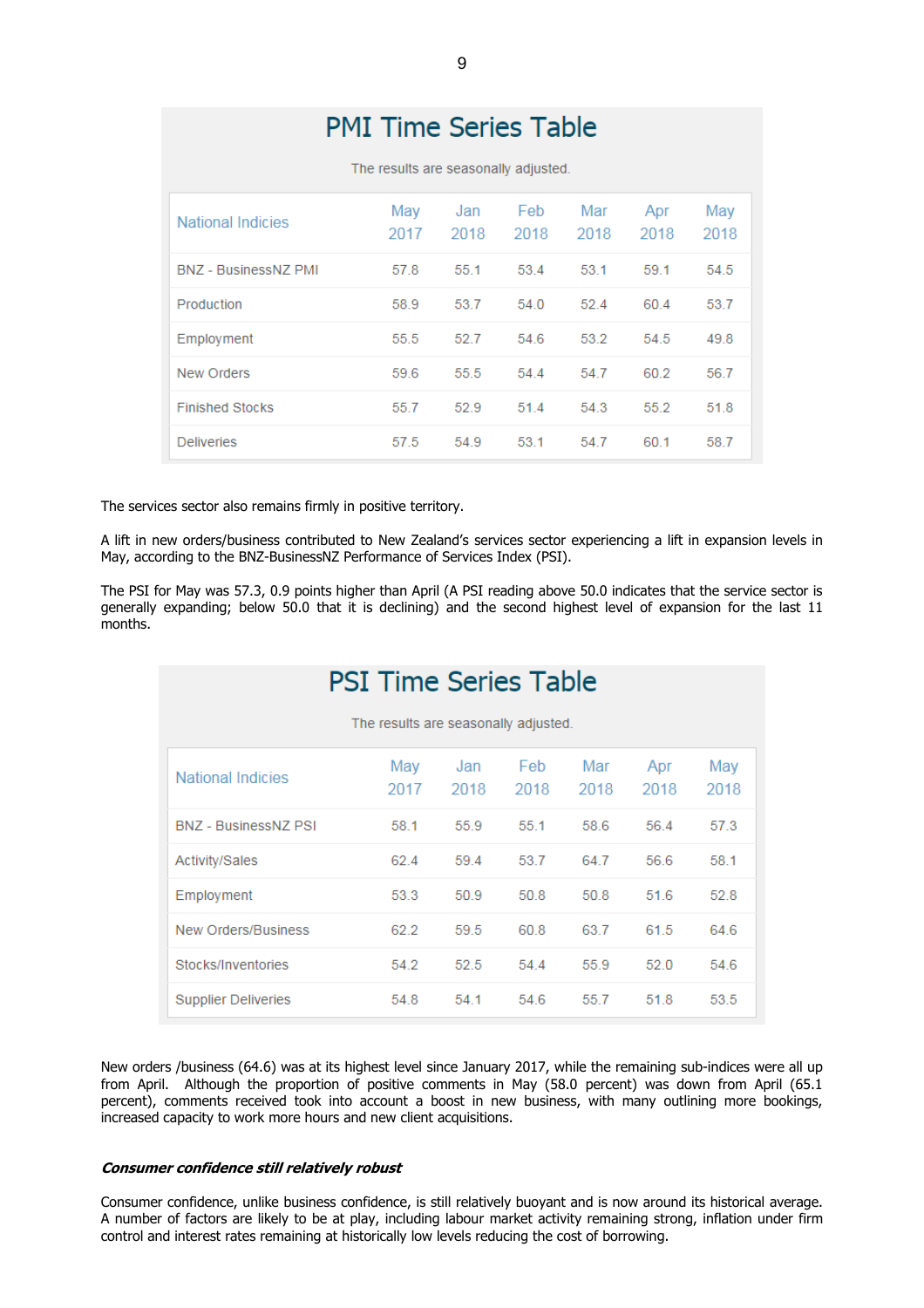The ANZ-Roy Morgan NZ Confidence Survey showed confidence is still steady at 121 in May this year. While a little off the high reached in September last year, consumer confidence has been more or less solid for the last couple of years, as can be seen below.



## **ANZ-Roy Morgan Consumer Confidence**

While not unduly gung ho, consumers appear to have little enthusiasm for paying down debt and household debt levels continue to edge up despite the threat of higher interest rates down the track. Consumers appear comfortable with the fact that mortgage interest rates have been at historic lows for some time now. However, they do not seem to have factored in an understanding that interest rates will again rise, perhaps sooner rather than later, putting many households, and indeed some businesses, under financial strain.

Levels of household debt remain high at around 166 percent of household income as evidenced by data from the Reserve Bank (see below). It should be noted that household debt comprises mortgage loans, consumer loans such as credit cards, and student loans.

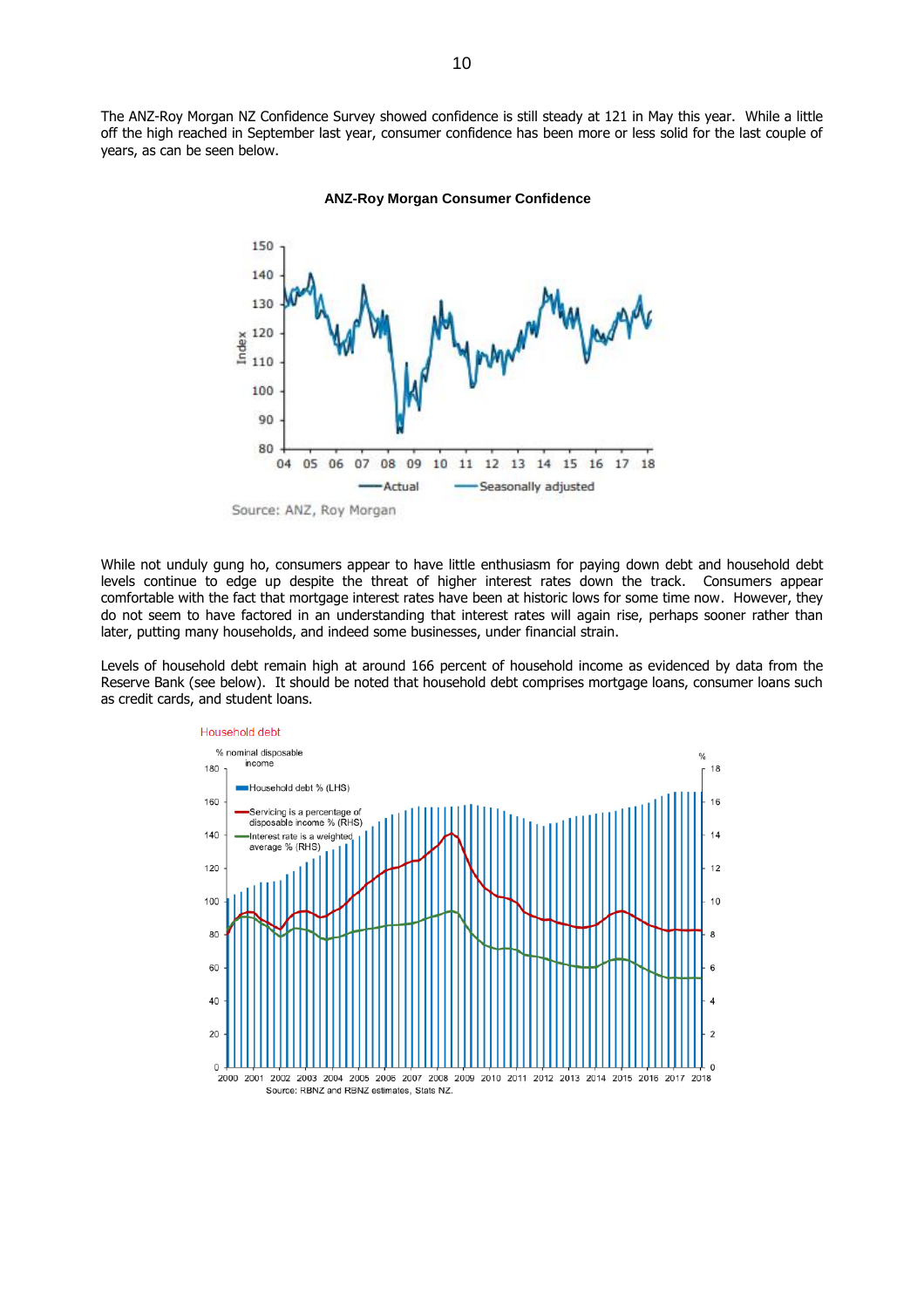## **1.4 Labour market – regulatory overkill?**

#### **Employment – solid growth for now**

According to the Household Labour Force Survey (HLFS), the number of people in employment rose by 0.6 percent (15,000) in the March 2018 quarter. Full-time employment rose by 0.6 percent, while part-time employment rose by 0.5 percent. On an annualised basis, employment growth was 3.1 percent (79,000).

The working age population increased by 0.6 percent (23,000 boosted by continued high net migration), although the labour force participation rate fell from a high of 70.9 percent in December 2017 to 70.8 percent in March 2018.

Unemployment numbers continued to trend down with the official unemployment rate currently sitting at 4.4 percent.

Further falls in unemployment are possible given lower population growth on the back of reduced net migration with growth in labour demand likely to outstrip available supply.

Annual net migration has continued to drift lower after the dizzy heights of the last 5 years. The decline in numbers is largely driven by more non-New Zealand citizens leaving the country. Net PLT migration continued to drop to 66,200 in May after having peaked in July 2017 at 72,400.

Notwithstanding a positive picture overall for aggregate employment growth, associated declines in unemployment, and continued strong growth in job vacancies, significant regional differences remain, and perhaps more importantly, differences in various regional areas' unemployment rates. With levels of youth unemployment and young people not in education, employment or training (NEETS) still relatively high, a great deal of effort will be required to ensure the most vulnerable in society are able to participate actively in the labour market rather than fall into a life of benefit dependency.

As well, the number of "underemployed" (those working part-time who want more hours and are available) saw the underutilization rate reduce slightly to 11.9 percent in March, down from 12.2 percent in December but still reinforcing the need to look through some of the headline rates of employment/unemployment to get a clearer picture of future activity.

|                | Quarter       |        |               |  |  |
|----------------|---------------|--------|---------------|--|--|
|                | <b>Jun 18</b> | Jun 19 | <b>Jun 20</b> |  |  |
| <b>Highest</b> | 4.4           | 4.7    | 4.5           |  |  |
| Average        | 4.4           | 4.4    | 4.3           |  |  |
| Lowest         | 4.4           | 4.2    |               |  |  |

#### **Forecasts: Unemployment percentage (HLFS)**

Source: ASB, BNZ and Westpac

The big gorilla in the room is the potential impact of labour market changes which the government is busily introducing, either via legislation or through a range of working parties.

Some of these changes are of a technical variety (e.g. the review of the Holidays Act – see below) which is likely to provide employers and employees with greater certainty when it comes to calculating holiday pay.

Other changes have the potential to add significant cost to business and reduce international competiveness. Uncertainty as to final outcomes will be playing on company minds over the short to medium term.

Putting aside for the moment continuing moves to increase the minimum wage, key changes currently being looked at include:

#### Employment Relations Amendment Bill

The Government's Employment Relations Amendment Bill is currently before the Education and Workforce Select Committee with a report back date of 1 August 2018, an unusually lengthy period. BusinessNZ's submission to the Select Committee can be found at: [BusinessNZ's submission](https://www.businessnz.org.nz/__data/assets/pdf_file/0019/143605/180329-Employment-Relations-Amendment-Bill.pdf)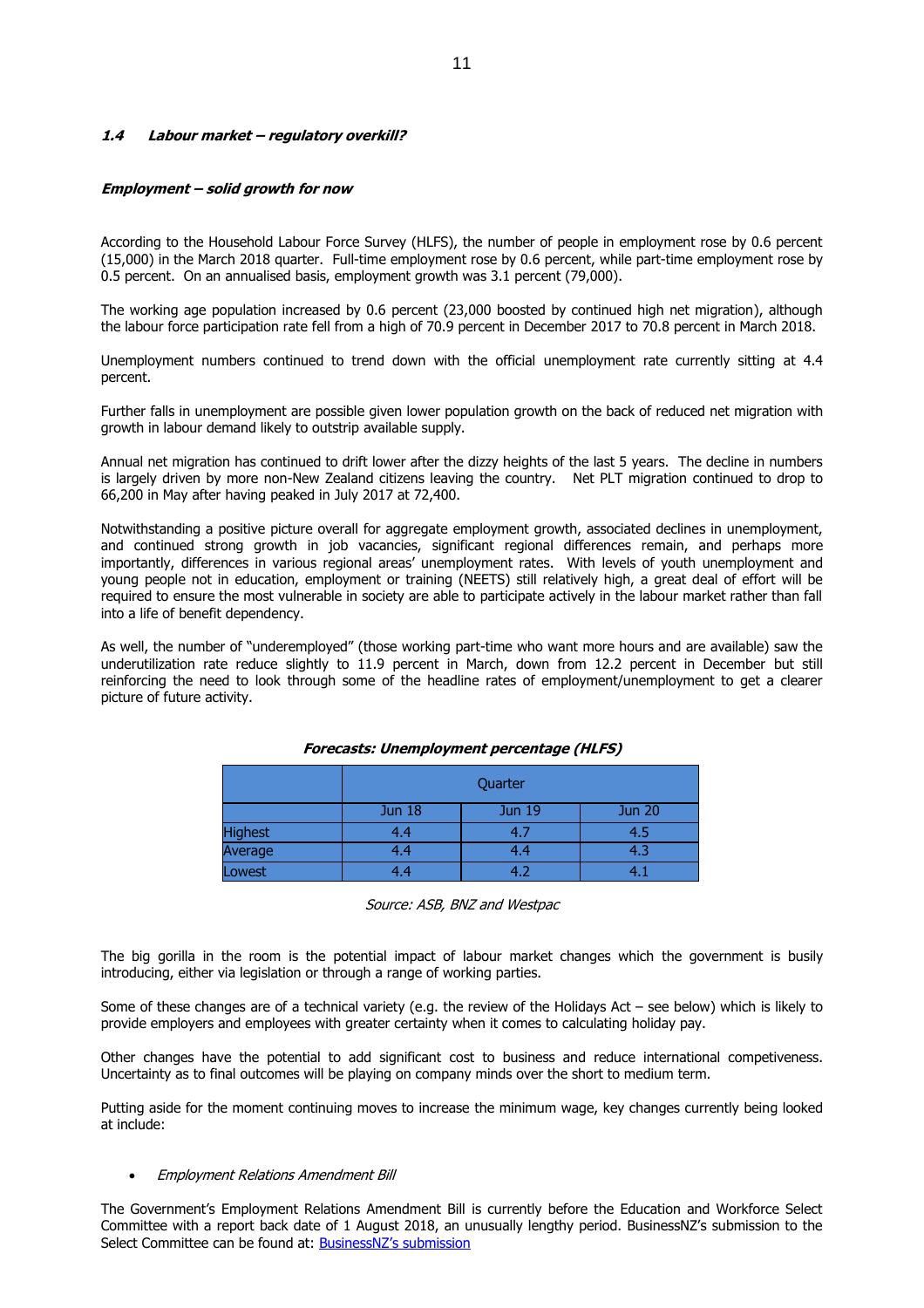## • Fair Pay Agreements Working Group

The Government has announced the establishment of a Fair Pay Working Group to be chaired by the Rt Hon Jim Bolger, National Party Prime Minister in 1990 when the Employment Contracts Act was introduced. The Fair Pay Agreements concept is seen by many as taking New Zealand back to something like the national award system where third party-agreed terms and conditions were set for most occupations regardless of employer size or profitability. While the current Amendment Bill does not refer to Fair Pay Agreements, from the changes it would introduce it can be seen as their precursor.

The Working Group itself will have 10 members representing unions, academia, certain industries, and the legal profession. BusinessNZ's Chief Executive, Kirk Hope will represent business. The Group has not been asked to address whether or not Fair Pay Agreements should be introduced but to determine:

- the criteria and process to initiate bargaining on a Fair Pay Agreement
- how bargaining participants will be identified and selected
- what Fair Pay Agreements should cover in terms of scope
- bargaining rules and dispute resolution processes, and ratification and enforcement of Fair Pay Agreements

BusinessNZ has said it will participate constructively in the Group but make no promises in support beyond that.

## • Holidays Act

Towards the end of May the Workplace Relations Minister, Iain Lees-Galloway announced the Government's intention to carry out a review of the Holidays Act. An increasing variety of work patterns and pay arrangements have made the Act - essentially based on an expectation that holidays will be taken in weeks rather than at short notice for the short periods of time (as now often occurs) – difficult and costly for employers to administer. Currently holiday pay must be calculated on the basis of ordinary weekly pay or average weekly earnings over the previous 12 months with employees paid whichever is the higher of the two amounts. Getting it right is far from easy (as the Novapay debacle clearly illustrated) and the Minister has said he wants the law to be right (with neither side losing out) and to take time to ensure that it is. The Group is to report back within 12 months.

The Working Group will be chaired by Gordon Anderson, a law professor from Victoria University who teaches and writes about employment law and also practises as a barrister in the employment law field. Other members of the group are yet to be selected.

# "Hobbit Law" Working Group

The group was set up to address the Governments election commitment to repeal the so called "Hobbit law" which protected the status of contractors in the film industry. Since the election the Government has resiled from a straight repeal of the existing law for fear of discouraging future investment in the New Zealand production of films. The working group's brief is to find means of addressing the various concerns while continuing to provide a welcoming environment for investors.

# Employment Relations (Triangular Employment) Amendment Bill

This Bill permits an employee of one organisation who is deployed by their employer to work for, and under the direction of, another employer to be covered by a collective agreement that applies to the second employer. It also permits the employee to take personal grievances against the secondary employer by allowing the employee to join the secondary employer to any personal grievance action taken in relation to their employment with their primary employer. The secondary employer's actions would then be deemed the actions of the primary employer and both would be liable for any remedies awarded.

Currently the Bill is before the Education and Workforce Select Committee with a reasonably lengthy reporting back date of 21 September 2018. If it becomes law, the Bill will almost certainly have significant negative consequences for business.

# Paid Parental Leave

The paid leave period will extend to 22 weeks (currently 18) as from 1 July this year and to 26 weeks by 1 July 2020.